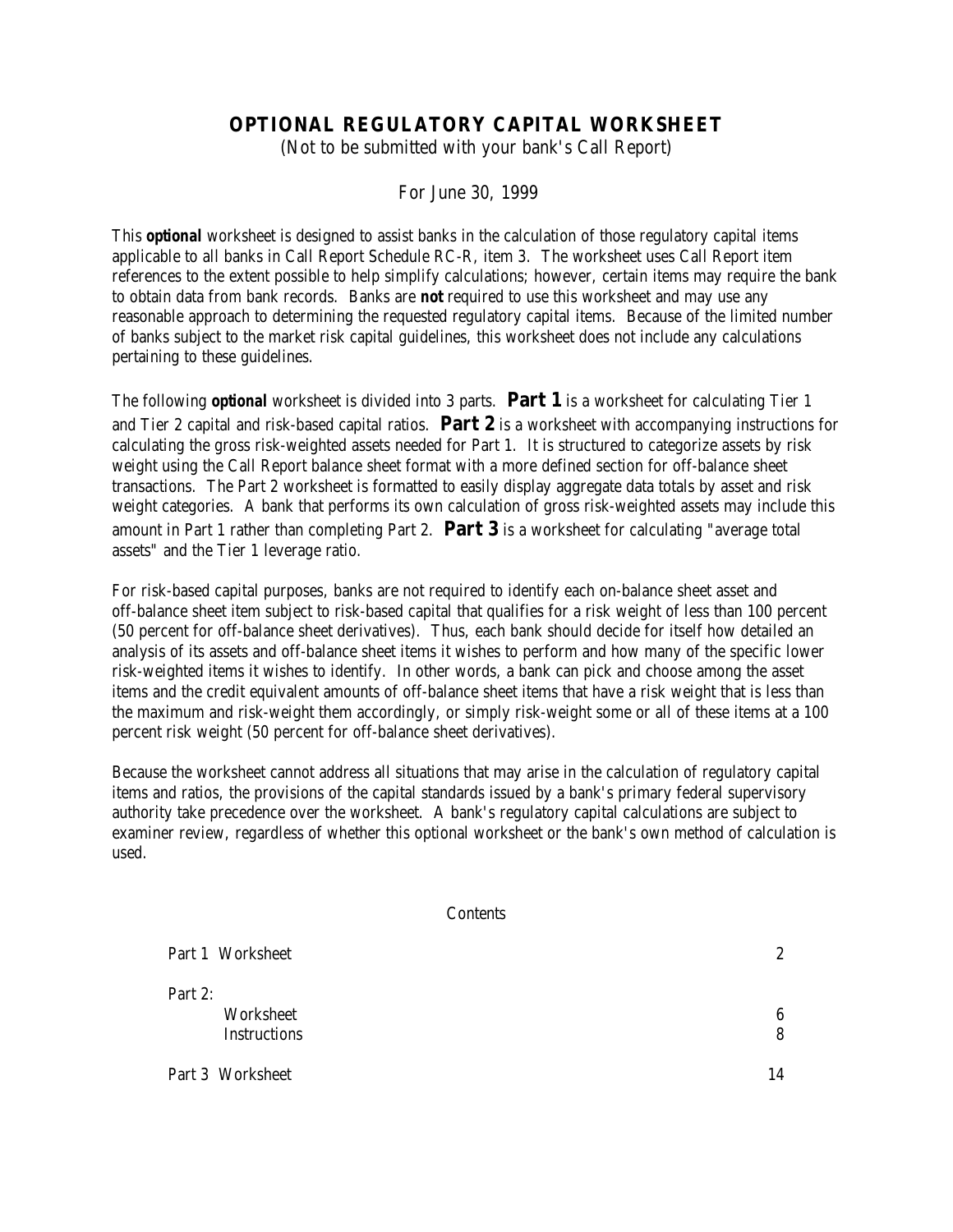# **OPTIONAL REGULATORY CAPITAL WORKSHEET**

|     |                       | <b>WORKSHEET PART 1.</b>                                |               |                                                                                                                                                                                                                                                                                                        |
|-----|-----------------------|---------------------------------------------------------|---------------|--------------------------------------------------------------------------------------------------------------------------------------------------------------------------------------------------------------------------------------------------------------------------------------------------------|
|     | <b>Schedule</b>       | Item $#$                                                | <b>Amount</b> | <b>Item Name/Comments</b>                                                                                                                                                                                                                                                                              |
|     |                       | <b>CALCULATION OF ELIGIBLE TIER 1 CAPITAL</b>           |               |                                                                                                                                                                                                                                                                                                        |
|     |                       | <b>Components of Tier 1 Capital:</b>                    |               |                                                                                                                                                                                                                                                                                                        |
| 1.  | RC                    | 24 plus 25                                              |               | Common stock and surplus                                                                                                                                                                                                                                                                               |
| 2.  | <b>RC</b>             | 26.a plus 27                                            |               | Undivided profits and cumulative foreign currency translation<br>adjustments                                                                                                                                                                                                                           |
| 3.  | $RC-B$<br>$RC-B$      | 6.a, col. C minus<br>6.a, col. D                        |               | Unrealized loss on available-for-sale equity securities with<br>readily determinable fair values (subtract item 6.a, column D,<br>from item 6.a, column C; however, if the amount is<br>negative, enter zero), net of any applicable tax effect                                                        |
| 4.  | $RC-M$                | 9                                                       |               | Qualifying perpetual preferred stock and related surplus                                                                                                                                                                                                                                               |
| 5.  | $RC-G$                | 3                                                       |               | Qualifying minority interest in the equity accounts of<br>consolidated subsidiaries (exclude nonqualifying portions)                                                                                                                                                                                   |
| 6.  |                       | Line 1, plus line 2 minus<br>line 3, plus lines 4 and 5 |               | "Gross" Tier 1 Capital                                                                                                                                                                                                                                                                                 |
|     |                       | <b>Adjustments to Tier 1 Capital:</b>                   |               |                                                                                                                                                                                                                                                                                                        |
| 7.  | $RC-M$                | 6.b.(2)                                                 |               | LESS: All other identifiable intangible assets                                                                                                                                                                                                                                                         |
| 8.  | $RC-M$                | 6.c.                                                    |               | LESS: Goodwill                                                                                                                                                                                                                                                                                         |
| 9.  |                       | Line 6 minus lines 7 and 8                              |               | "Adjusted Gross" Tier 1 Capital                                                                                                                                                                                                                                                                        |
| 10. | <b>25% of line 9</b>  |                                                         |               | Limitation on the amount of purchased credit card<br>relationships (PCCRs) and nonmortgage servicing assets<br>(NMSAs) that may be held as assets                                                                                                                                                      |
| 11. | <b>100% of line 9</b> |                                                         |               | Limitation on the total amount of mortgage servicing assets<br>(MSAs), PCCRs, and NMSAs that can be held as assets                                                                                                                                                                                     |
| 12. | $RC-M$                | 6.b.(1)                                                 |               | Intangible assets: PCCRs and NMSAs (If 90% of the fair value<br>of either PCCRs or NMSAs is less than its net book value, as<br>reported in RC-M, item 6.b. (1), include 90% of that intangible<br>asset's fair value rather than its net book value on line 12 and<br>add the difference to line 13.) |
| 13. |                       | Line 12 minus line 10                                   |               | Disallowed PCCRs and NMSAs: If line 12 minus line 10 is a<br>negative number, enter 0; if a positive number, enter that<br><b>number.</b> (Then add to line 13 any fair value shortfall on either                                                                                                      |

PCCRs or NMSAs (or both) from line 12.)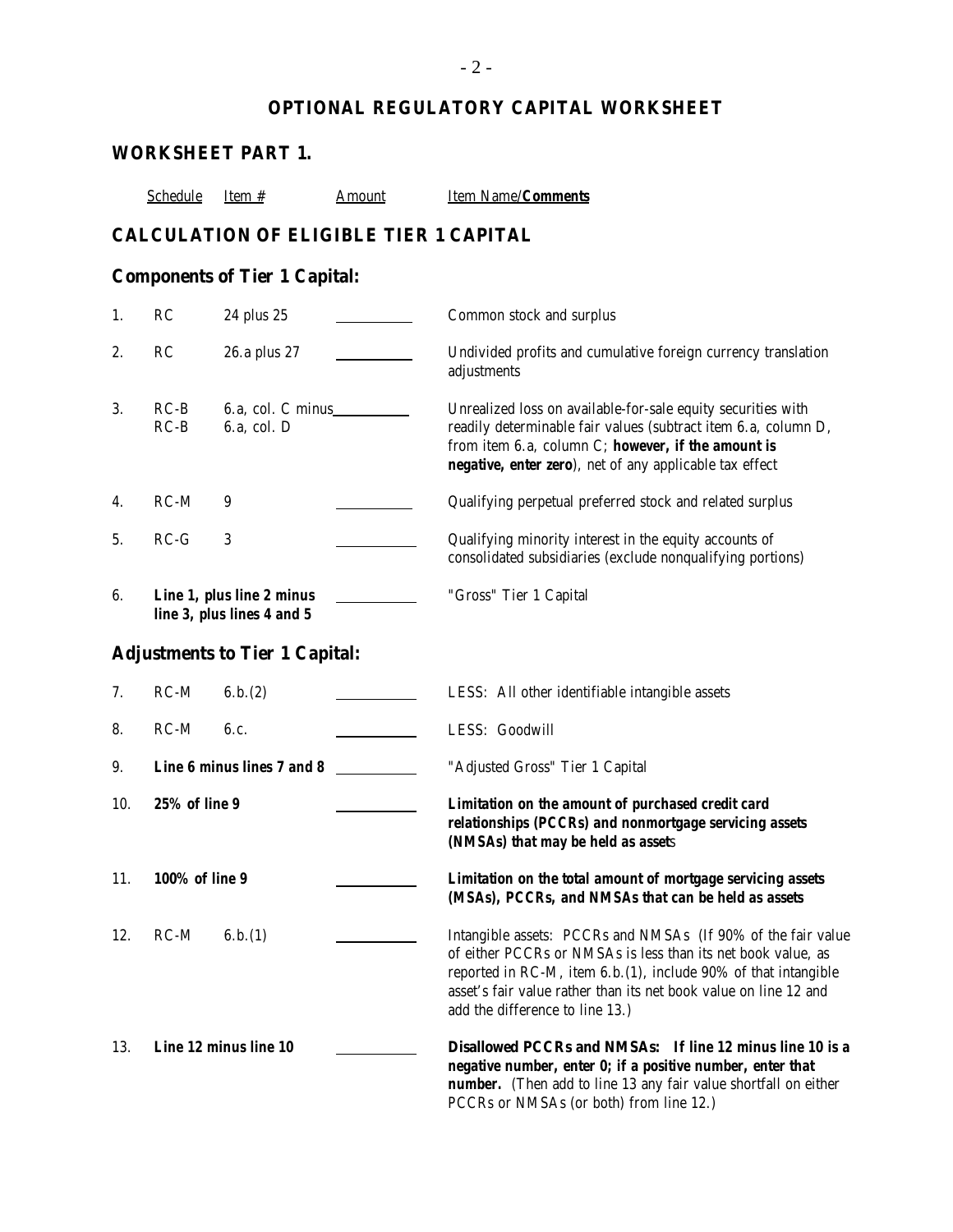|     | <b>Schedule</b><br>Item $#$                      | <u>Amount</u> | Item Name/Comments                                                                                                                                                                                                                                 |
|-----|--------------------------------------------------|---------------|----------------------------------------------------------------------------------------------------------------------------------------------------------------------------------------------------------------------------------------------------|
| 14. | $RC-M$<br>6.a.                                   |               | Intangible assets: MSAs (If 90% of the fair value of MSAs, as<br>reported in RC-M, item $6.a.(1)$ , is less than RC-M, item $6.a.$ enter<br>90% of the fair value on line 14 and add the difference to line 16.)                                   |
| 15. | Line 14 plus the lesser<br>of line 10 or line 12 |               | MSAs plus the qualifying portion of PCCRs and NMSAs                                                                                                                                                                                                |
| 16. | Line 15 minus line 11                            |               | Disallowed MSAs, PCCRs, and NMSAs based on an aggregate<br>limitation: If line 15 minus line 11 is a negative number,<br>enter 0; if a positive number, enter that number. (Then add to line<br>16 any fair value shortfall on MSAs from line 14.) |
| 17. | $RC-F$<br>Memo 1                                 |               | <b>Disallowed deferred tax assets</b>                                                                                                                                                                                                              |
| 18. | <b>Sum of lines 13, 16,</b><br>and 17            |               | Total disallowed MSAs, PCCRs, NMSAs, and deferred tax assets <sup>1</sup>                                                                                                                                                                          |
| 19. | $RC-M$<br>6.e.                                   |               | Intangible assets that have been grandfathered or are otherwise<br>qualifying for regulatory capital purposes                                                                                                                                      |
| 20. | <b>Line 9 minus line 18</b><br>plus line 19      |               | <b>Tier 1 Capital</b> (report in Schedule RC-R, item 3.a.(1))                                                                                                                                                                                      |

# **CALCULATION OF ELIGIBLE TIER 2 CAPITAL**

# **Components of Tier 2 Capital:**

| 21. | $RC-R$           | 2.a.                                  | Portion of qualifying subordinated debt and intermediate-term<br>preferred stock and related surplus that is includible in Tier 2 capital                                                                        |
|-----|------------------|---------------------------------------|------------------------------------------------------------------------------------------------------------------------------------------------------------------------------------------------------------------|
| 22. | $RC-R$           | 2.b.                                  | Portion of other qualifying limited-life capital instruments that is<br>includible in Tier 2 capital                                                                                                             |
| 23. | RC<br>$RC-M$     | 23 minus<br>9                         | Cumulative perpetual preferred stock                                                                                                                                                                             |
| 24. | $RC-M$           | 7                                     | Mandatory convertible debt, net of common or perpetual preferred<br>stock dedicated to redeem the debt                                                                                                           |
| 25. | $RC-B$<br>$RC-B$ | 6.a, col. D minus<br>$6.a$ , col. $C$ | Unrealized gain on available-for-sale equity securities with readily<br>determinable fair values (subtract item 6.a, column C, from<br>item $6.a$ , column D; however, if the amount is negative, enter<br>zero) |
| 26. |                  | Up to $45\%$ of line $25$             | Qualifying portion of unrealized gain on available-for-sale equity<br>securities with readily determinable fair values                                                                                           |
| 27. | 24, and 26       | <b>Sum of lines 21, 22, 23,</b>       | Tier 2 capital components BEFORE the addition of qualifying<br>allowance for loan and lease losses (ALLL)                                                                                                        |

 $1$  Banks should add to this line the amount of any other assets that must be deducted when determining Tier 1 capital in accordance with the requirements of their primary federal supervisory authority.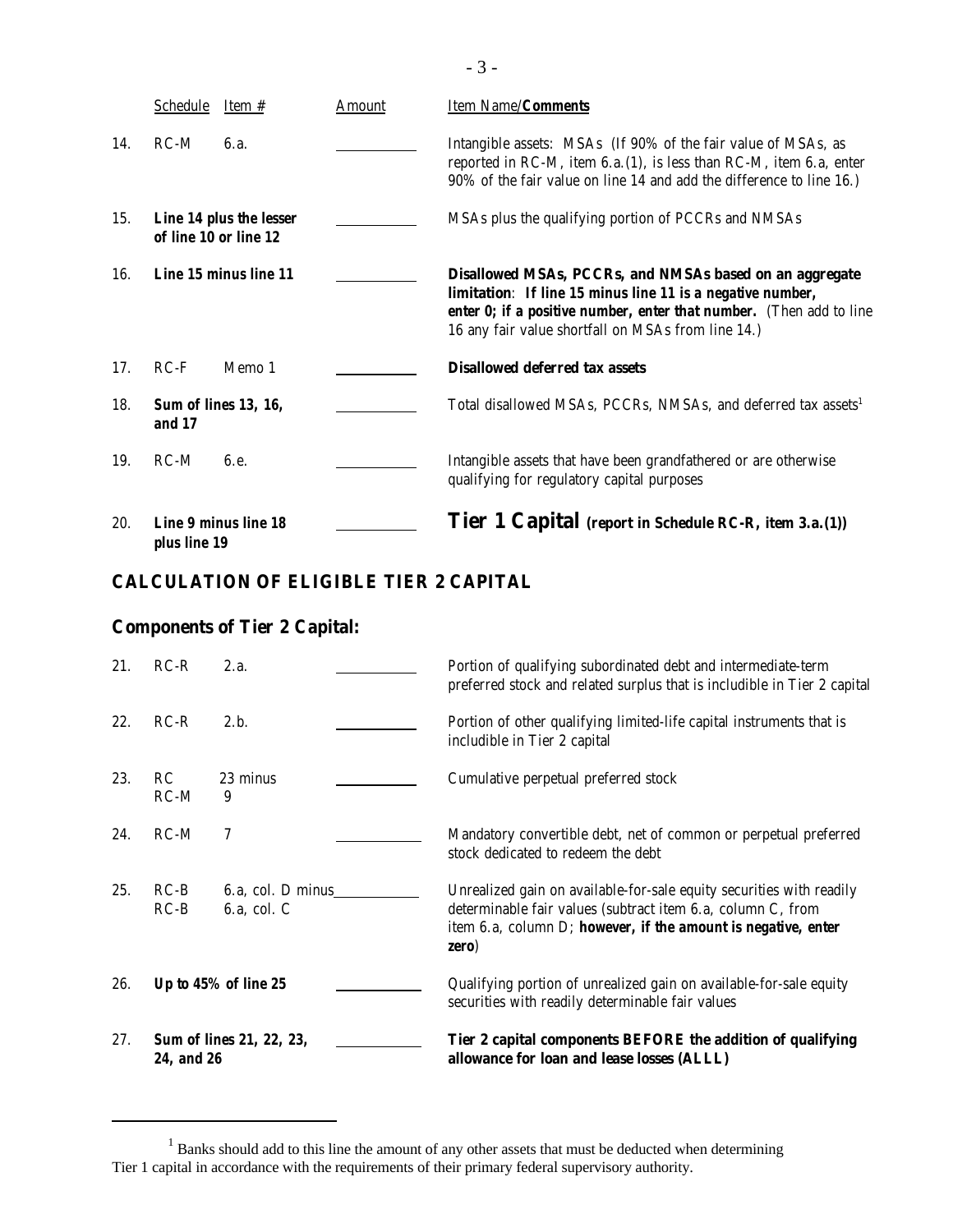|     | <b>Part 2, Row 28</b> [or from<br>bank's own calculation<br>of "gross" risk-weighted<br>assets excluding assets<br>deducted for capital purposes,<br>but before deducting any<br>excess (disqualified) ALLL<br>and any allocated transfer<br>risk reserve] | allowance for loan and lease losses and any allocated transfer<br>risk reserve.                                                                                                                                                                                                                                                                                                            |  |  |  |
|-----|------------------------------------------------------------------------------------------------------------------------------------------------------------------------------------------------------------------------------------------------------------|--------------------------------------------------------------------------------------------------------------------------------------------------------------------------------------------------------------------------------------------------------------------------------------------------------------------------------------------------------------------------------------------|--|--|--|
|     | <b>Constraint on Allowance for Loan and Lease Losses (ALLL):</b>                                                                                                                                                                                           |                                                                                                                                                                                                                                                                                                                                                                                            |  |  |  |
| 29. | 1.25% of line 28                                                                                                                                                                                                                                           | Maximum amount of ALLL permitted in Tier 2 capital                                                                                                                                                                                                                                                                                                                                         |  |  |  |
| 30. | 4.b.<br>RC                                                                                                                                                                                                                                                 | Allowance for loan and lease losses (ALLL) (If the bank also has an<br>allowance for credit losses related to off-balance sheet credit<br>exposures elsewhere on its balance sheet, add this amount to<br>line $30.$ )                                                                                                                                                                     |  |  |  |
| 31. | <b>Enter the lesser of lines</b><br><b>29 or 30</b>                                                                                                                                                                                                        | Amount of the ALLL allowed in Tier 2 capital                                                                                                                                                                                                                                                                                                                                               |  |  |  |
| 32. | <b>Subtract line 31 from 30</b>                                                                                                                                                                                                                            | Excess (disqualified) ALLL (report in Schedule RC-R, item 3.c)                                                                                                                                                                                                                                                                                                                             |  |  |  |
| 33. | <b>Add lines 27 and 31</b>                                                                                                                                                                                                                                 | Eligible Tier 2 capital                                                                                                                                                                                                                                                                                                                                                                    |  |  |  |
| 34. | <b>Enter the lesser of lines</b><br><b>20 or 33</b>                                                                                                                                                                                                        | Tier 2 Capital (report in Schedule RC-R,<br>item $3.a.(2)$ )                                                                                                                                                                                                                                                                                                                               |  |  |  |
| 35. | $RC-M$<br>Memo 1<br>(from 12-31-98)<br>Call Report)<br>and from bank records                                                                                                                                                                               | Reciprocal holdings of bank capital instruments plus<br>investments, both equity and debt, in unconsolidated banking<br>and finance subsidiaries that are deemed to be capital of the<br>subsidiary, and any other assets that must be deducted when<br>determining total risk-based capital in accordance with the<br>requirements of the bank's primary federal supervisory<br>authority |  |  |  |
| 36. | Line 20 plus line 34<br>minus line 35                                                                                                                                                                                                                      | <b>Total Risk-Based Capital</b><br>(report in Schedule RC-R, item 3.b)                                                                                                                                                                                                                                                                                                                     |  |  |  |
|     |                                                                                                                                                                                                                                                            |                                                                                                                                                                                                                                                                                                                                                                                            |  |  |  |

**Calculation of Risk-Weighted Assets:** 

Schedule Item # Amount Item Name/*Comments* 

# - 4 -

**assets from Worksheet capital purposes**, but before deducting any excess (disqualified)

28. *"Gross" risk-weighted "Gross" Risk-Weighted Assets* excluding assets deducted for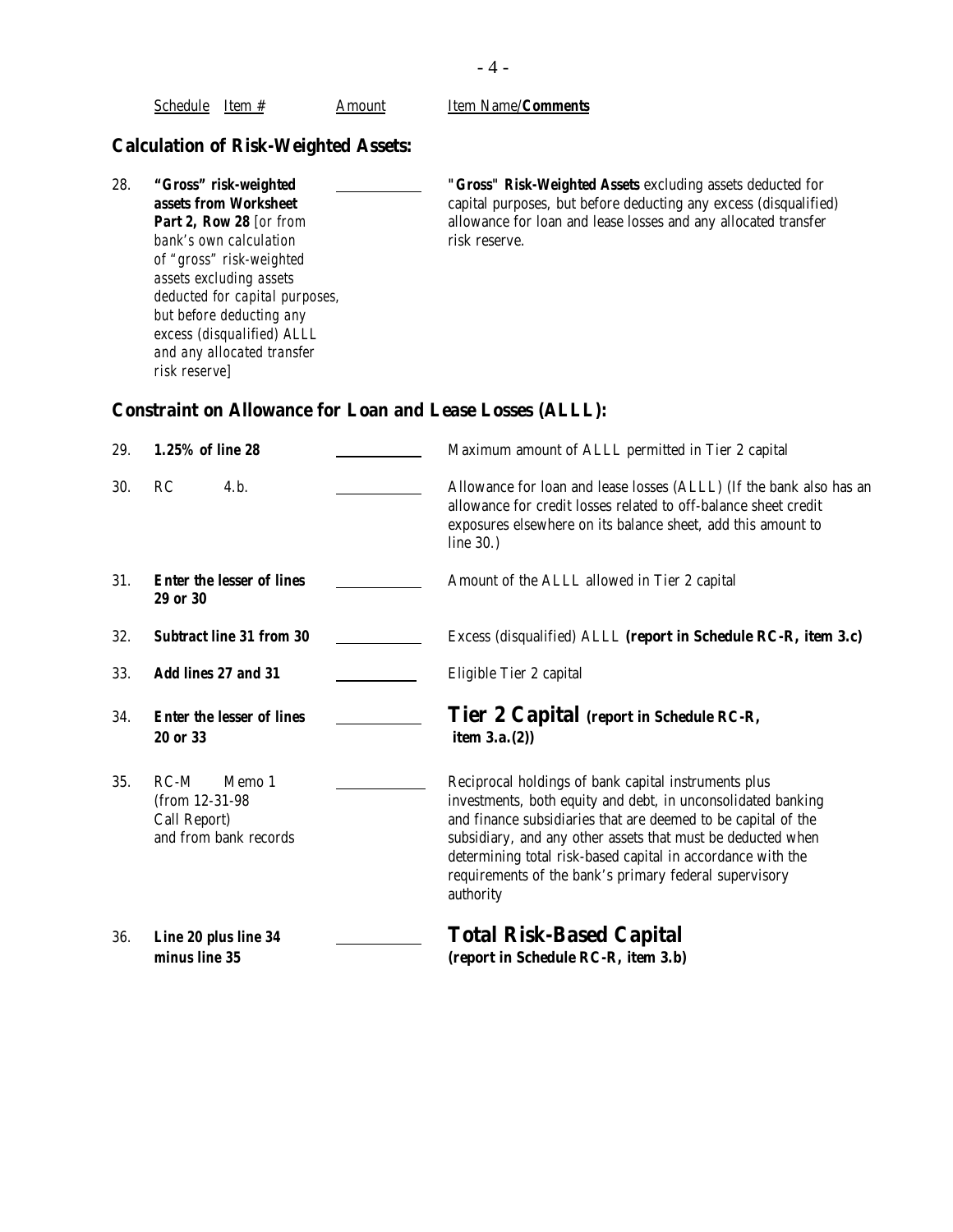|     | <b>Schedule</b> | Item #                                           | Amount | Item Name/ <b>Comments</b>                                                                                                                                                    |
|-----|-----------------|--------------------------------------------------|--------|-------------------------------------------------------------------------------------------------------------------------------------------------------------------------------|
|     |                 |                                                  |        | <b>CALCULATION OF RISK-BASED CAPITAL (RBC) RATIOS</b>                                                                                                                         |
| 37. | RC.             | 4.c.                                             |        | Allocated Transfer Risk Reserve (ATRR)                                                                                                                                        |
| 38. | lines 32 and 37 | Line 28 minus the sum of                         |        | Risk-Weighted Assets (after deduction of all disallowed<br>intangibles, disallowed deferred tax assets, the excess ALLL, and<br>ATRR) [report in Schedule RC-R, item 3.d.(1)] |
| 39. |                 | Divide line 36 by line 38<br>and multiply by 100 | %      | <b>Total RBC Ratio</b>                                                                                                                                                        |
| 40. |                 | Divide line 20 by line 38<br>and multiply by 100 | $\%$   | <b>Tier 1 RBC Ratio</b>                                                                                                                                                       |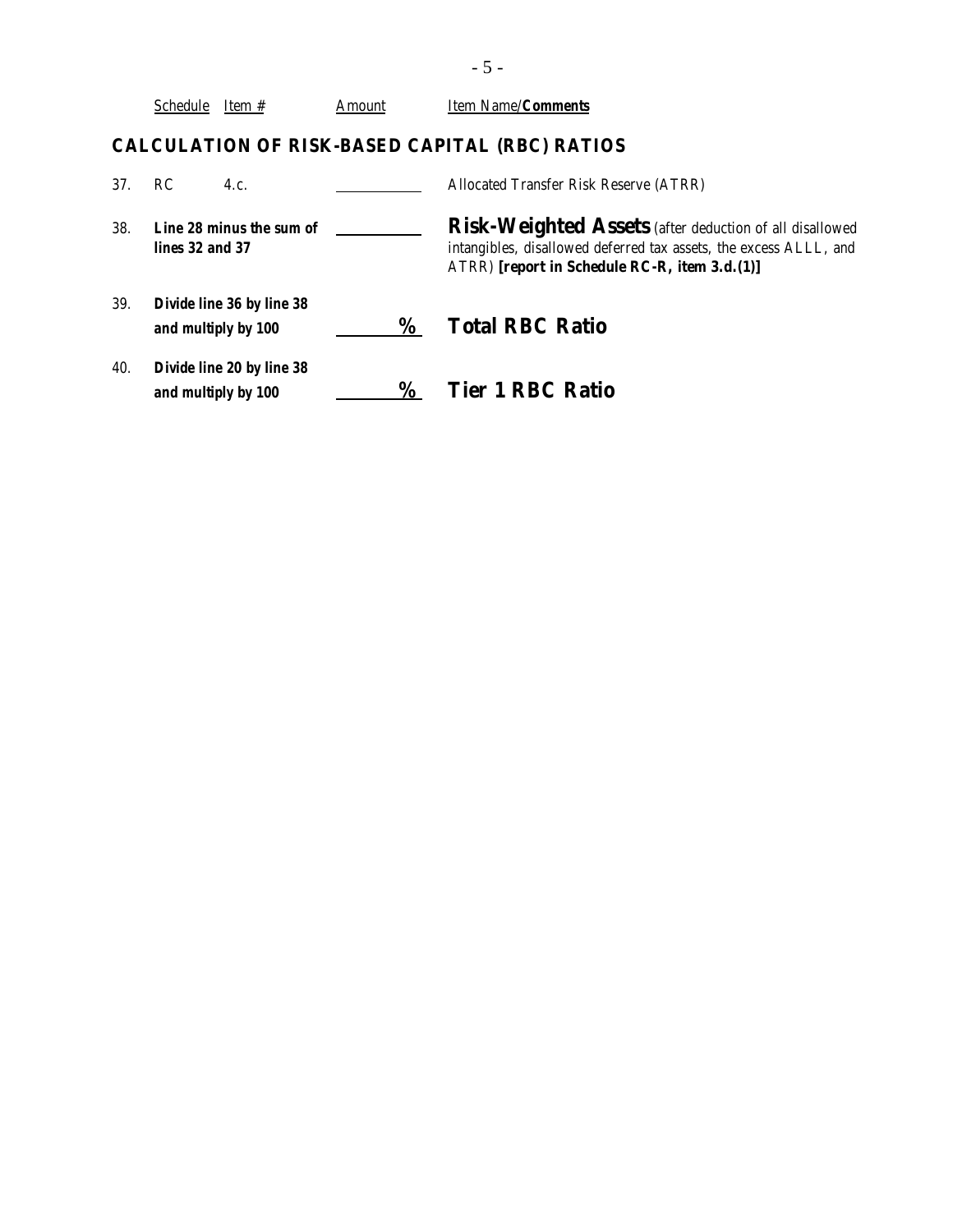|                |                                                                              | Call Report Information |          | Allocation by Risk Weight Category |          |          |          | Capital Adjustments |            |
|----------------|------------------------------------------------------------------------------|-------------------------|----------|------------------------------------|----------|----------|----------|---------------------|------------|
|                |                                                                              |                         | Column A | Column B                           | Column C | Column D | Column E | Column F            | Column G   |
| Row            | Description of Schedule RC Items                                             | RC Item #               | Total    | 0%                                 | 20%      | 50%      | 100%     | <b>Deductions</b>   | Exclusions |
| $\overline{1}$ | Cash and balances due from<br>depository institutions                        | 1.a and $1.b$           |          |                                    |          |          |          |                     |            |
| $\overline{2}$ | Held-to-maturity securities                                                  | 2.a                     |          |                                    |          |          |          |                     |            |
| 3              | Available-for-sale securities                                                | 2.b                     |          |                                    |          |          |          |                     |            |
| 4              | Federal funds sold and securities<br>purchased under agreements to<br>resell | 3                       |          |                                    |          |          |          |                     |            |
| 5              | Loans and leases, net of unearned<br>income                                  | 4.a                     |          |                                    |          |          |          |                     |            |
| 6              | Allowance for loan and lease losses                                          | 4.b                     |          |                                    |          |          |          |                     |            |
| $\overline{7}$ | Allocated transfer risk reserve                                              | 4.c                     |          |                                    |          |          |          |                     |            |
| 8              | Trading assets                                                               | 5                       |          |                                    |          |          |          |                     |            |
| 9              | Premises and fixed assets                                                    | 6                       |          |                                    |          |          |          |                     |            |
| 10             | Other real estate owned                                                      | $\overline{7}$          |          |                                    |          |          |          |                     |            |
| 11             | Investments in unconsolidated<br>subsidiaries                                | 8                       |          |                                    |          |          |          |                     |            |
| 12             | Customers' liability to this bank on<br>acceptances outstanding              | 9                       |          |                                    |          |          |          |                     |            |
| 13             | Intangible assets                                                            | 10                      |          |                                    |          |          |          |                     |            |
| 14             | Other assets                                                                 | 11                      |          |                                    |          |          |          |                     |            |
| 15             | <b>Total Assets</b>                                                          | 12                      |          |                                    |          |          |          |                     |            |

#### Section 1. Balance Sheet Assets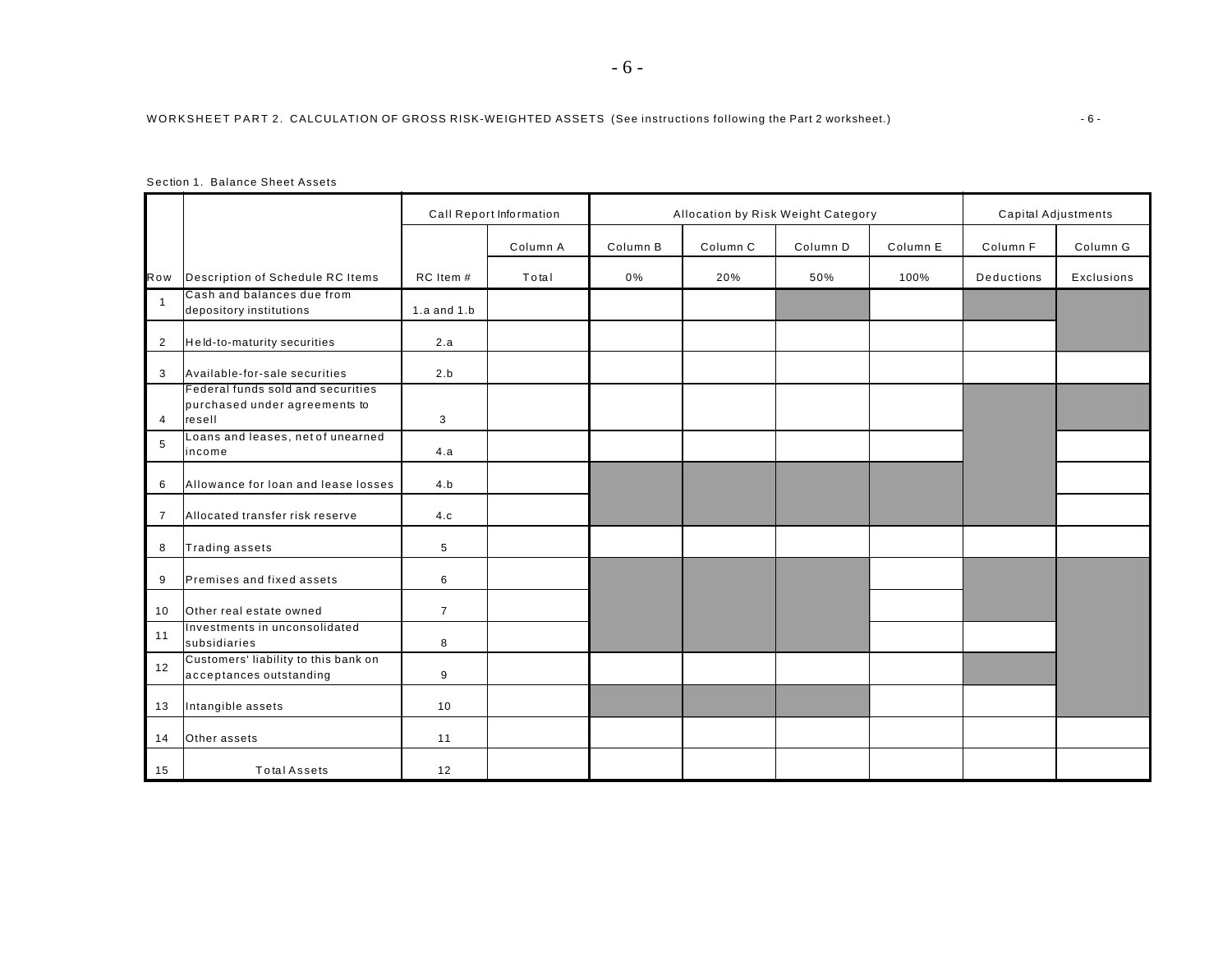|     | Section 2. Off-Balance Sheet Transactions                                       |                                |                                  |        |                                        |          |          |          |          |
|-----|---------------------------------------------------------------------------------|--------------------------------|----------------------------------|--------|----------------------------------------|----------|----------|----------|----------|
|     |                                                                                 |                                | Transaction Information          |        | Allocation by Risk Weight Category     |          |          |          |          |
|     |                                                                                 |                                |                                  |        | Column A                               | Column B | Column C | Column D | Column E |
| Row | Description of Schedule RC-L Items                                              | RC-L Item #                    | Face Value or<br>Notional Amount | Factor | Conversion Credit Equivalent<br>Amount | 0%       | 20%      | 50%      | 100%     |
| 16  | Financial standby letters of credit                                             | $\overline{2}$                 |                                  | 100%   |                                        |          |          |          |          |
| 17  | Performance standby letters of credit                                           | 3                              |                                  | 50%    |                                        |          |          |          |          |
| 18  | Commercial and similar letters of credit                                        | $\overline{4}$                 |                                  | 20%    |                                        |          |          |          |          |
| 19  | Risk participations in bankers<br>acceptances acquired by the reporting<br>bank | 6                              |                                  | 100%   |                                        |          |          |          |          |
| 20  | Securities lent                                                                 | 8                              |                                  | 100%   |                                        |          |          |          |          |
| 21  | Assets transferred with recourse                                                | 9.a.(1), b.(1),<br>and $c.(2)$ |                                  | 100%   |                                        |          |          |          |          |
| 22  | All other off-balance sheet liabilities                                         | 12                             |                                  | 100%   |                                        |          |          |          |          |
| 23  | Commitments with an original maturity<br>exceeding one year                     | Memo 3                         |                                  | 50%    |                                        |          |          |          |          |
| 24  | Derivative contracts                                                            | $\overline{\phantom{a}}$       |                                  |        |                                        |          |          |          |          |

Sec tion 2. Off-Balance Sheet Transactions

**T** o tals

| -25 | Total Assets and Off-Balance Sheet Transactions by Risk Weight Category                        |          |            |       |        |
|-----|------------------------------------------------------------------------------------------------|----------|------------|-------|--------|
| -26 | <b>Risk Weight Factor</b>                                                                      | $x\,0\%$ | $x \ 20\%$ | x 50% | x 100% |
| -27 | Gross Risk Weighted Assets by Category                                                         | n        |            |       |        |
| -28 | "Gross" Risk-Weighted Assets excluding assets that are deducted (include on line 28 of Part 1) |          |            |       |        |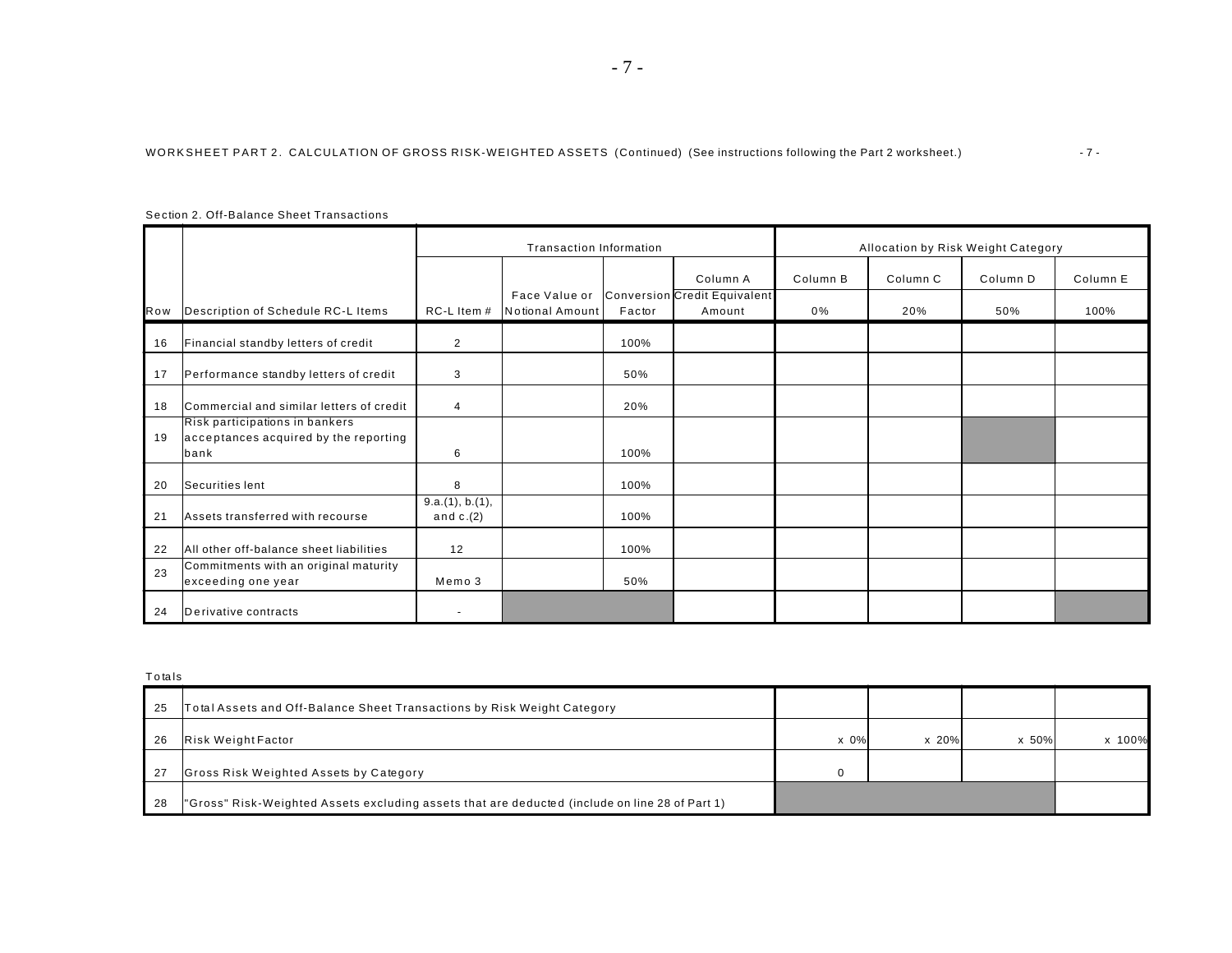# **INSTRUCTIONS FOR PART 2, CALCULATION OF RISK WEIGHTED ASSETS**

General instructions have been provided below for each row of the worksheet to assist banks in allocating the balance sheet or credit equivalent amounts in Column A to the risk weight categories in Columns B through E and the other categories in Columns F and G. These instructions generally provide an appropriate allocation for most banks. In addition, banks should be aware that there are specific exceptions to the general instructions for risk weight categories. Some of the most common exceptions to the general instructions for risk weight categories have also been provided for certain assets and other bank transactions. For further information on allocating assets and off-balance sheet transactions to the proper risk weight category, banks should consult the Risk-Based Capital Guidelines.

In order to save time and reduce burden, a bank may decide not to determine every asset or off-balance sheet transaction that is accorded a lower risk weight than the maximum risk weight (i.e., 100% generally and 50% for derivative contracts). **Accordingly, at its option, a bank may risk-weight any asset or the credit equivalent amount of any off-balance sheet item (excluding nonqualifying intangibles and other amounts deducted from regulatory capital) at a higher risk weight than the risk weight that would otherwise apply to the asset or credit equivalent amount, e.g., at the maximum risk weight.** 

Columns F and G should include the amount of the balance sheet assets that are deducted or excluded (not risk weighted) in the determination of risk-weighted assets. Column F should include assets that are deducted from capital such as goodwill, excess net deferred tax assets, excess mortgage servicing assets, reciprocal holdings of bank capital instruments, and any other assets that must be deducted in accordance with the requirements of a bank's primary federal supervisory authority. Column G should include items that are excluded from the calculation of risk weighted assets such as the allowance for loan and lease losses and certain on-balance sheet asset amounts associated with off-balance sheet derivative contracts that are included in the calculation of their credit equivalent amounts. Columns B through G in each row should equal the total asset or credit equivalent amount of off-balance sheet transactions reported in Column A.

Section 1 of this schedule includes separate line items for assets in balance sheet order. Include in Column A, the amounts for the applicable line items on Schedule RC, Balance Sheet. Section 2 of this schedule includes off-balance-sheet transactions. Include in the Column labelled "Face Value or Notional Amount" the amounts for the applicable line items as reported on Schedule RC-L, Off-Balance Sheet Items. Include in Column A, the credit-equivalent amount of the Face Value or Notional Amount. The credit equivalent amount for most transactions is determined by multiplying the Face Value or Notional Amount by its applicable conversion factor. The credit equivalent amount should be determined prior to assigning an appropriate risk-weight category and should be allocated to Columns B through E, according to the risk category assigned to each transaction, in accordance with the Risk-Based Capital Guidelines.

The following are some of the most common exceptions to the risk weight category assignments that are described below in the general instructions for each row. These exceptions enable a bank, **at its option,** to assign assets and off-balance sheet items to lower risk weight categories than under the general instructions for each row.

- **0% column:** o All claims (defined broadly to include securities, loans, and leases) that are direct claims on, or the portion of claims that are directly and unconditionally guaranteed by, OECD central governments or U.S. government agencies
	- o For national and state member banks, claims that are collateralized by cash on deposit in the bank or by securities issued or guaranteed by OECD central governments or U.S. government agencies (refer to the risk based capital guidelines for specific criteria).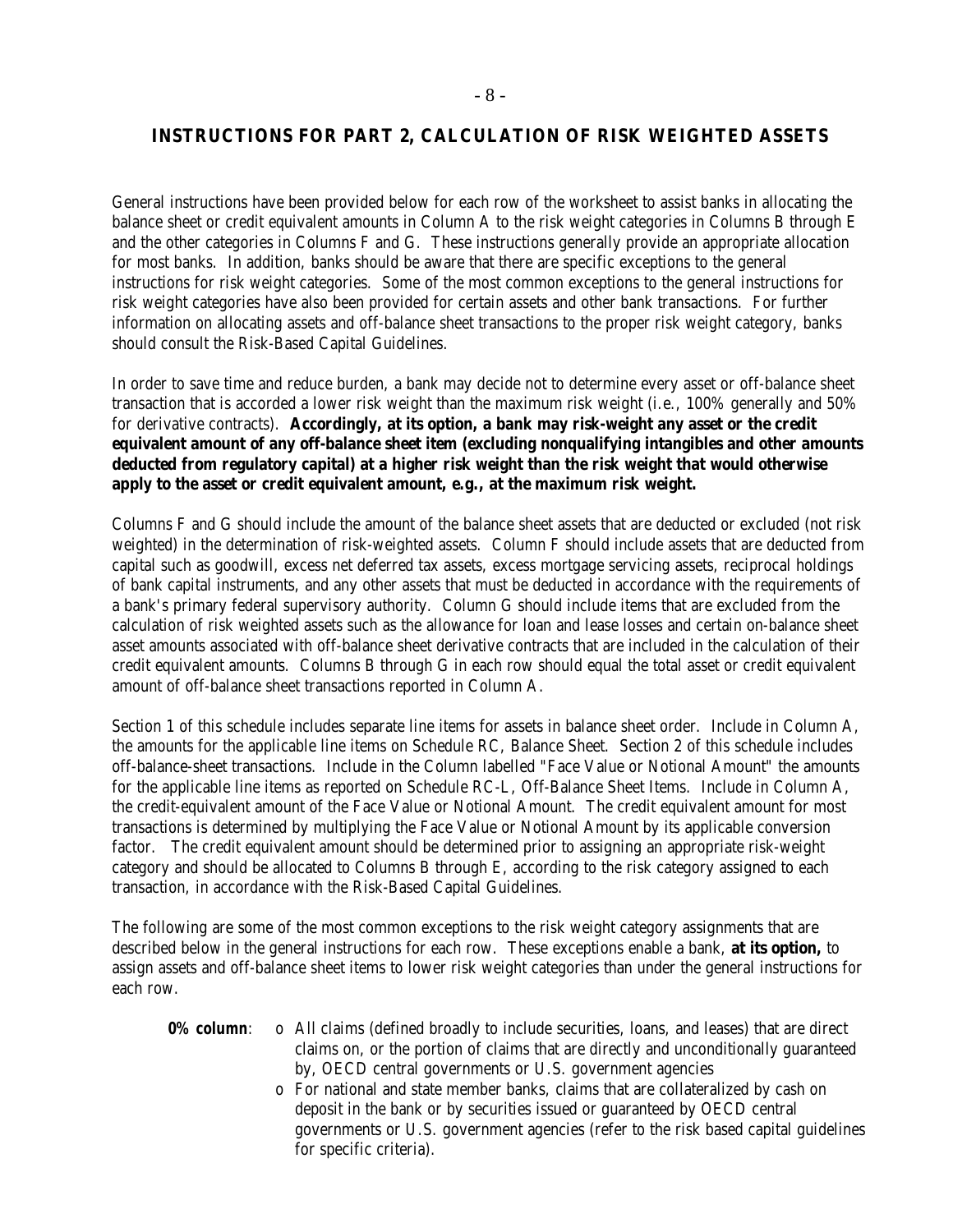- **20% column:** o The portion of claims that are conditionally guaranteed by OECD central governments or U.S. Government agencies
	- o The portion of claims that are collateralized by cash on deposit in the bank or by securities issued or guaranteed by OECD central governments or U.S. government agencies that are not included in zero percent column
	- o The portion of local currency securities that are conditionally guaranteed by non-OECD central governments (to the extent that the bank has liabilities booked in that currency)
	- o General obligation claims on, or portions of claims guaranteed by the full faith and credit of, states or other political subdivisions of the U.S.
	- o Claims on, and the portions of claims guaranteed by, multilateral lending institutions or regional development banks in which the U.S. government is a shareholder or contributing member.

*NOTE:* These instructions contain several references to the OECD, i.e., the Organization for Economic Cooperation and Development. The following countries are members of the OECD: Australia, Austria, Belgium, Canada, the Czech Republic, Denmark, the Federal Republic of Germany, Finland, France, Greece, Hungary, Iceland, Ireland, Italy, Japan, Korea, Luxembourg, Mexico, Netherlands, New Zealand, Norway, Poland, Portugal, Spain, Sweden, Switzerland, Turkey, the United Kingdom, and the United States. In addition, Saudi Arabia should be treated as an OECD country. All other countries should be treated as non-OECD countries.

## **Section 1. Balance Sheet Assets**

## **Row 1, Cash and balances due from depository institutions (Noninterest-bearing balances and currency and coin and Interest bearing balances).**

| 0% column:                          | For 034 filers: RC-M, item 3.b, plus the portion of RC, item 1.a, that represents Balances due<br>from Federal Reserve Banks                                                                                                                                         |
|-------------------------------------|----------------------------------------------------------------------------------------------------------------------------------------------------------------------------------------------------------------------------------------------------------------------|
|                                     | For 031, 032, and 033 filers: RC-A, item 1.b, and RC-A, item 4                                                                                                                                                                                                       |
| <b>100% column:</b>                 | Claims on non-OECD depository institutions with remaining maturities of over one year, all non-<br>local currency claims on non-OECD central banks, and local currency claims on non-OECD central<br>banks that exceed the local currency liability held by the bank |
| 20% column:                         | Worksheet Row 1, Column A, minus the amount allocated to the other columns                                                                                                                                                                                           |
| Row 2, Held-to-maturity securities. |                                                                                                                                                                                                                                                                      |
| 0% column:                          | RC-B, Column A, items 1, 2.a, 4.a. $(1)$ , and the portion of 4.b. $(1)$ that represents GNMA<br>securities.                                                                                                                                                         |
| 20% column:                         | RC-B, Column A, items 2.b, 3.a, 4.a.(2), 4.b.(1)[excluding the GNMA portion], and 4.b.(2), but<br>excluding any interest-only strips, principal-only strips, residuals, subordinated classes, and similar<br>instruments, which are assigned a 100% risk weight.     |
| <b>50% column:</b>                  | RC-B, Column A, items 3.b, 4.a. (3), and 4.b. (3), but excluding any interest-only strips, principal-<br>only strips, residuals, subordinated classes, and similar instruments, which are assigned a 100%<br>risk weight.                                            |

*100% column*: Worksheet Row 2, Column A, minus the amounts allocated to the other columns.

**Row 3, Available-for-sale securities.** Although available-for-sale debt securities are *reported at fair value*, they are generally treated for *regulatory capital purposes on an amortized cost basis.* When available-for-sale equity securities with readily determinable fair values have a net unrealized loss, they are measured at fair value for risk-based capital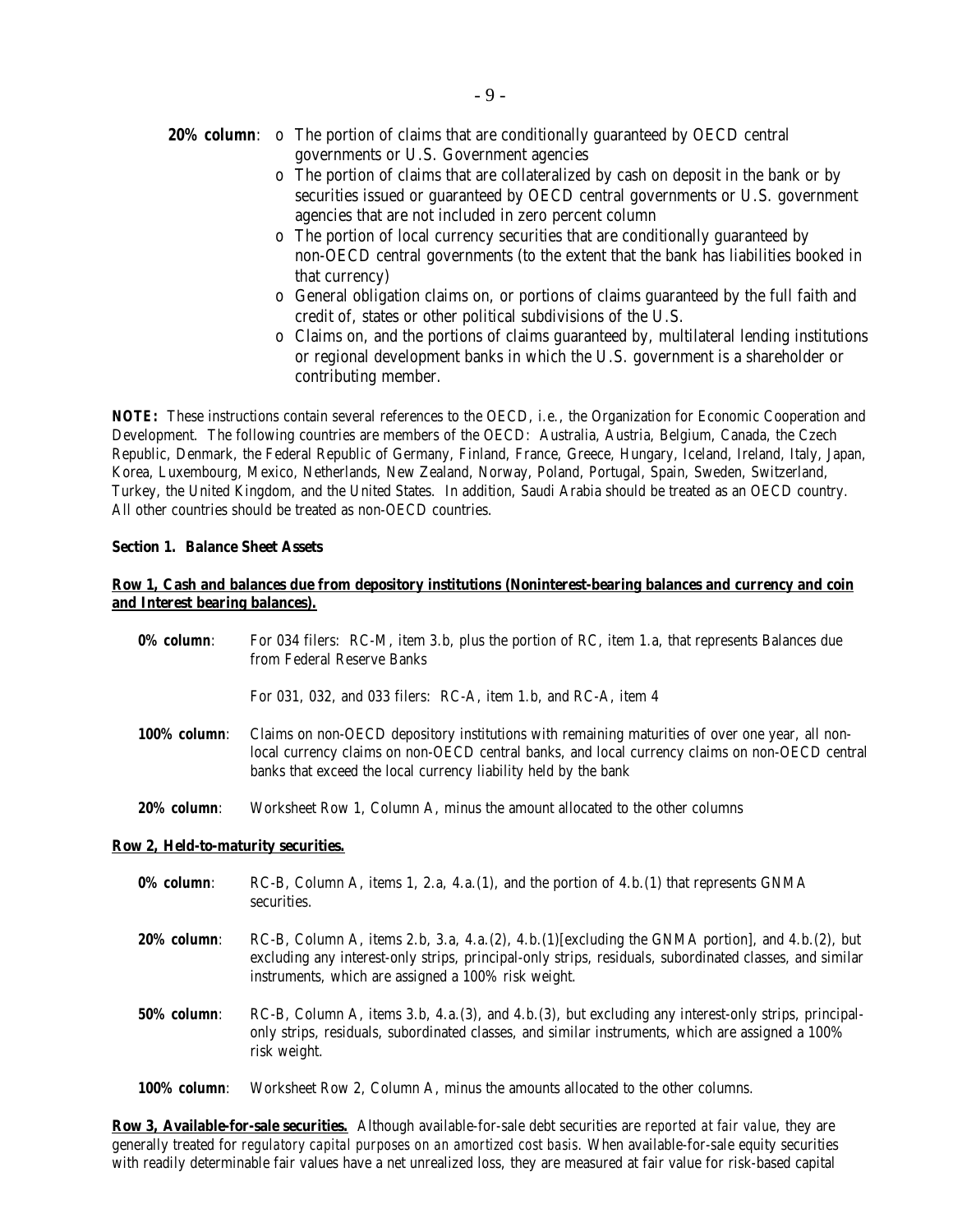purposes. When such equity securities have a net unrealized gain, they are measured at cost plus the portion of the unrealized gain (up to 45%) included in Tier 2 capital (from Worksheet Part 1, line 26).

- **0% column:** RC-B, Column C, items 1, 2.a, 4.a.(1), the portion of 4.b.(1) that represents GNMA securities, and the portion of 6.b that represents Federal Reserve Bank stock.
- *20% column*: RC-B, Column C, items 2.b, 3.a, 4.a.(2), 4.b.(1)[excluding the GNMA portion], 4.b.(2), and the portion of 6.b that represents Federal Home Loan Bank stock, but excluding any interest-only strips, principal-only strips, residuals, subordinated classes, and similar instruments, which are assigned a 100% risk weight.
- *50% column*: RC-B, Column C, items 3.b, 4.a.(3), and 4.b.(3), but excluding any interest-only strips, principalonly strips, residuals, subordinated classes, and similar instruments, which are assigned a 100% risk weight.
- *Capital exclusions (column G)*: Include the difference between the fair value and amortized cost of available-for-sale debt securities (RC-B, items 1 through 5, Column D minus C) (when fair value exceeds cost, report the difference as a postive number; when cost exceeds fair value, report the difference as a negative number). If available-for-sale equity securities with readily determinable fair values have a net unrealized gain, include the portion of the unrealized gain (55% or more) not included in Tier 2 capital (i.e., from Worksheet Part 1, line 25 minus line 26). For low level recourse transactions in which on-balance sheet assets reported as securities act as credit enhancements, include these securities in this column and treat the transactions as assets transferred with recourse in Worksheet Row 21.
- *100% column*: Worksheet Row 3, Column A, minus the amounts allocated to the other columns. Generally, this would equal the sum of RC-B, items 3.c and 5, Column C; RC-B, item 6.a, Column D, less Worksheet Part 1, line 25 minus line 26; and RC-B, item 6.b, Column C [excluding Federal Reserve and Federal Home Loan Bank stock].

#### **Row 4, Federal funds sold and securities purchased under agreements to resell.**

- *100% column*: Claims on non-depository institution counterparties that lack qualifying collateral (refer to the risk based capital guidelines for specific criteria) and claims on non-OECD depository institutions with maturities of over one year.
- *20% column*: Worksheet Row 4, Column A, minus the amounts allocated to the other columns.

#### **Row 5, Loans and leases, net of unearned income.**

- **0% column:** Include the guaranteed portion of SBA loans purchased in the secondary market included in RC-C, items 3 and 4.
- *20% column*: RC-C, items 2 and 5, plus the guaranteed portion of FHA and VA mortgage loans included in RC-C, item 1.c.(2)(a), the guaranteed portion of SBA loans originated and held by the reporting bank included in RC-C, items 3 and 4, and the portion of student loans reinsured by the U.S. Department of Education included in RC-C, item 6.b.
- *50% column*: Include the portion of loans included in RC-C, items 1.c.(2)(a) and 1.d that are prudently underwritten, fully secured by first liens on 1-4 family or multifamily residential properties, are not 90 days or more past due or in nonaccrual status, and meet other requirements specified in the riskbased capital guidelines.
- *Capital exclusions (column G):* For low level recourse transactions in which on-balance sheet assets reported as loans act as credit enhancements, include these loans in this column and treat the transactions as assets transferred with recourse in Worksheet Row 21.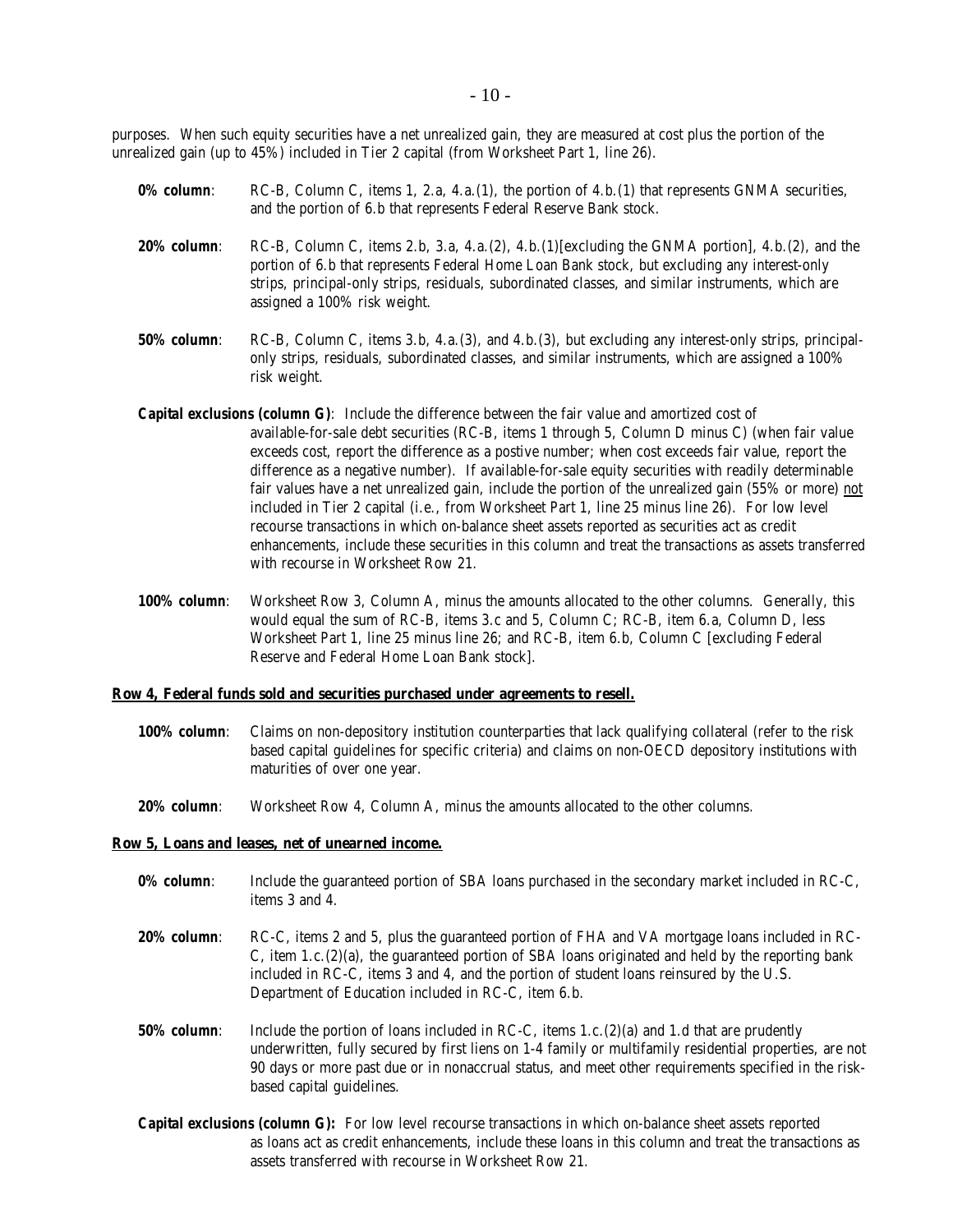*100% column*: Worksheet Row 5, Column A, minus the amounts allocated to the other columns.

**Row 6, Allowance for loan and lease losses.** Include the entire balance in the *capital exclusions column (column G)*. Reflect this amount as a **negative** value.

**Row 7, Allocated transfer risk reserve.** Include the entire balance in the *capital exclusions column (column G)*. Reflect this amount as a **negative** value.

**Row 8, Trading assets.** Consult the risk-based capital guidelines for guidance on allocating the balance.

However, if the bank prepares schedule RC-D:

- 0% column: RC-D, items 1, the portion of item 2 that is issued by U.S. government agencies, and the portion of items 4.a and 4.b that represents GNMA securities.
- *20% column*: The portion of RC-D, item 2, that is issued by U.S. government-sponsored agencies, the portion of item 3 that represents general obligations issued by states and political subdivisions in the U.S., items 4.a and 4.b[excluding the GNMA portion], and the portion of item 9 that represents certificates of deposit and bankers acceptances.
- *50% column*: The portion of RC-D, item 3, that represents revenue obligations issued by states and political subdivisions in the U.S. and item 4.c.
- *Capital exclusions (column G)*: The fair value of derivative contracts that are reported as trading assets that are also included in the credit equivalent amount of derivatives contracts reported in Row 24.
- *100% column*: Worksheet Row 8, Column A, minus the amounts allocated to the other columns.

**Row 9, Premises and fixed assets**. Include the entire balance in the *100% column*.

**Row 10, Other real estate owned**. Include the entire balance in the *100% column*.

#### **Row 11, Investments in unconsolidated subsidiaries and associated companies**.

- *Capital deductions (column F)*: Include the amount of any investments in unconsolidated banking and finance subsidiaries and any other investments that are required to be deducted from total risk-based capital in accordance with the guidelines of the bank's primary supervisory agency.
- *100% column*: Worksheet Row 11, Column A, minus the amounts allocated to the other columns.

#### **Row 12, Customers' liability to this bank on acceptances outstanding.**

- *20% column*: Include the portion of RC-L, item 5, (not reported by 034 filers) that represents risk participations conveyed to other depository institutions in the bank's own acceptances that are outstanding.
- *100% column*: Worksheet Row 12, Column A, minus the amounts allocated to the other columns.

#### **Row 13, Intangible assets.**

*Capital deductions (column F)*: RC-M, items 6.b.(2) and 6.c, minus RC-M, item 6.e, plus any mortgage servicing assets, purchased credit card relationships, and nonmortgage servicing assets disallowed for regulatory capital purposes.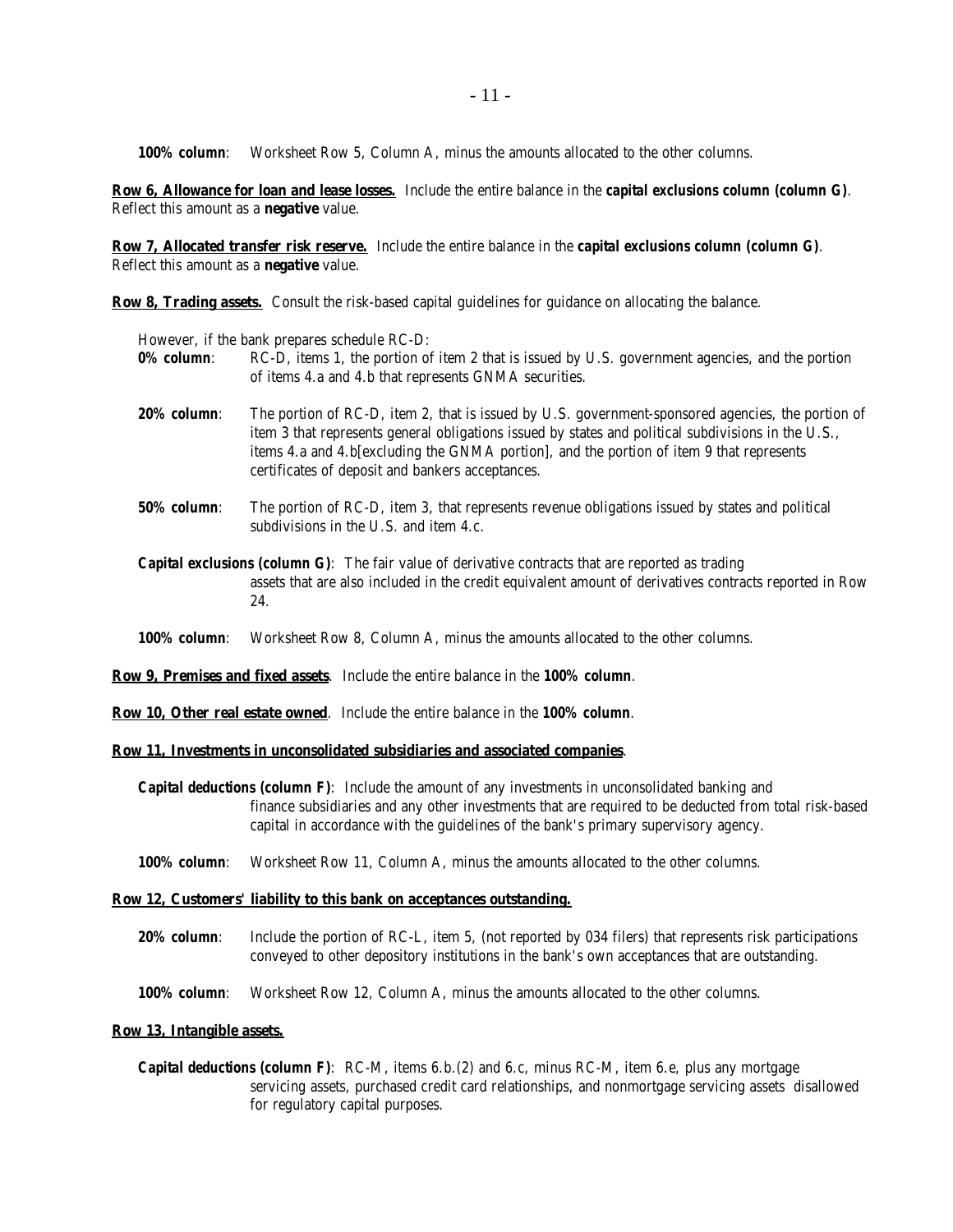*100% column*: Worksheet Row 13, Column A, minus the amounts allocated to the other columns.

### **Row 14, Other Assets.**

**0% column:** Accrued interest receivable on assets included in the 0% risk weight column of rows 1 through 5, 8, and 12, and gold bullion not held for trading that is held in the bank's own vault or in another bank's vault on an allocated basis.

*Capital deductions (column F)*: RC-F, Memo item 1.

- *Capital exclusions (column G)*: Include the fair value of derivative contracts that are reported as other assets that are also included in the credit equivalent amount of derivatives contracts reported in Row 24. For low level recourse transactions in which on-balance sheet assets reported as "Other assets" act as credit enhancements, include these assets in this column and treat the transactions as assets transferred with recourse in Worksheet Row 21.
- *100% column*: Worksheet Row 14, Column A, minus the amounts allocated to the other columns.

**Row 15, Total Assets.** For each of Columns A through G, include the sum of Rows 1 through 14. The sum of Columns B through G must equal the sum of Column A.

## **Section 2. Off-Balance Sheet Transactions**

Summary of credit conversion factors: Direct credit substitutes (e.g., financial standby letters of credit (LOCs), risk participations, etc.) are converted at 100%, transaction-related contingencies (e.g., performance standby LOCs, unused commitments with an original maturity exceeding one year, etc.) are converted at 50%, and short-term, self-liquidating, trade-related contingencies (e.g., commercial LOCs) are converted at 20%.

#### **Row 16, Financial standby letters of credit.**

- *20% column*: Include the credit equivalent amount (i.e., 100% of the face or notional amount) of the portion of RC-L, item 2.a, that has been conveyed to U.S. and other OECD depository institutions (and to non-OECD depository institutions for letters of credit with remaining maturities of one year or less)
- *100% column*: Worksheet Row 16, Column A, minus the amounts allocated to the other columns.

#### **Row 17, Performance standby letters of credit.**

*20% column*: Include the credit equivalent amount (i.e., 50% of the face or notional amount) of the portion of RC-L, item 3.a, that has been conveyed to U.S. and other OECD depository institutions (and to non-OECD depository institutions for letters of credit with remaining maturities of one year or less)

*100% column*: Worksheet Row 17, Column A, minus the amounts allocated to the other columns.

**Row 18, Commercial and similar letters of credit.** Include the entire credit equivalent amount (i.e., 20% of the face or notional amount) in the *100% column*.

### **Row 19, Risk Participations in acceptances acquired by the reporting bank.**

*20% column*: Include the credit equivalent amount (i.e., 100% of the face or notional amount) of the portion of RC-L, item 5, that represents the amount of participations in acceptances of other (accepting) banks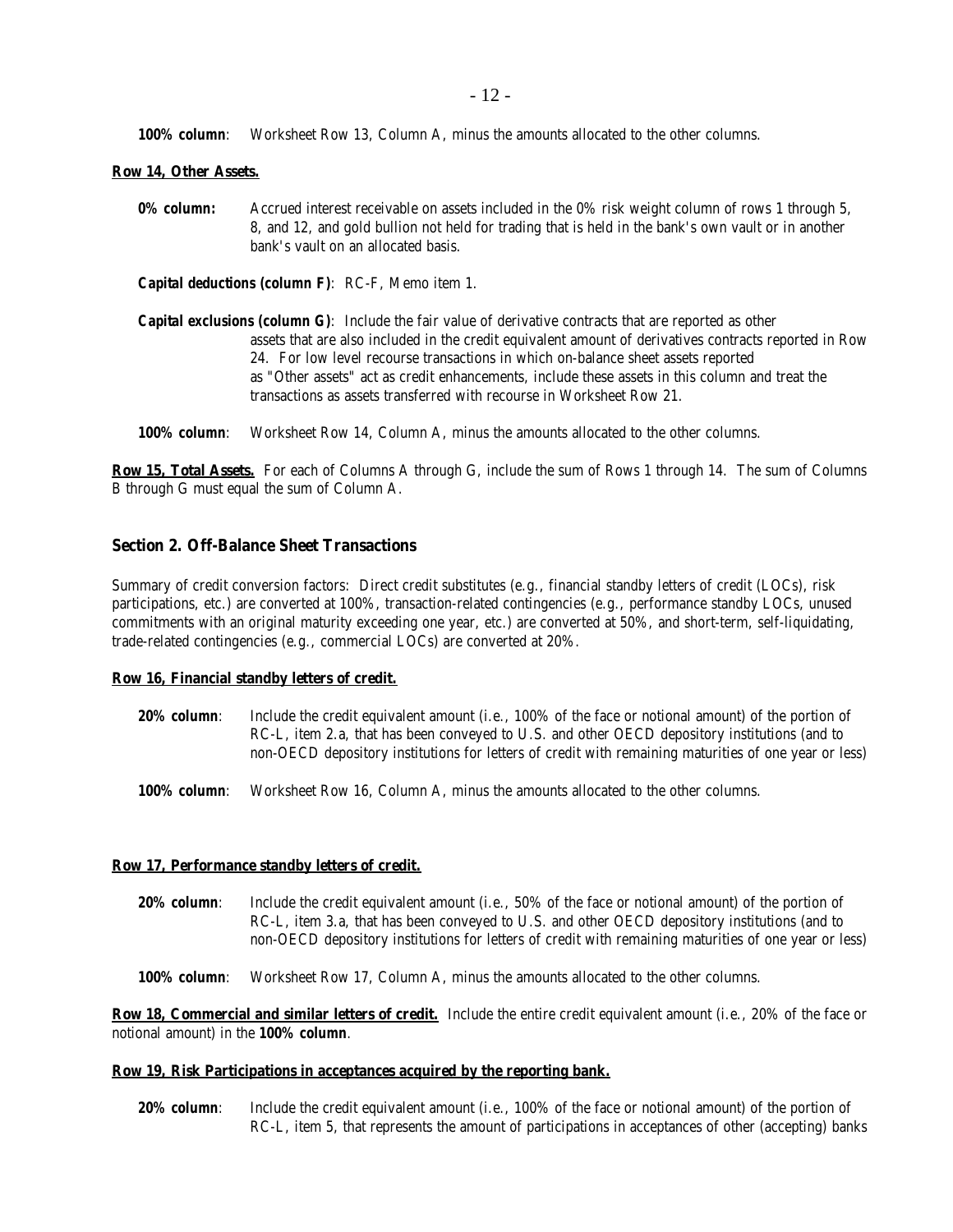|              | that the reporting bank has acquired and subsequently conveyed to U.S. and other OECD<br>depository institutions (and to non-OECD depository institutions for letters of credit with remaining<br>maturities of one year or less) |
|--------------|-----------------------------------------------------------------------------------------------------------------------------------------------------------------------------------------------------------------------------------|
| 100% column: | Worksheet Row 19, Column A, minus the amounts allocated to the other columns.                                                                                                                                                     |

#### **Row 20, Securities lent.**

| <b>100% column:</b> | Include the credit equivalent amount (i.e., 100% of the face or notional amount) of the portion of     |
|---------------------|--------------------------------------------------------------------------------------------------------|
|                     | Worksheet Row 20, Column A, that represents claims on non-depository institution counterparties        |
|                     | that lack qualifying collateral (refer to the risk based capital guidelines for specific criteria) and |
|                     | claims on non-OECD depository institutions with maturities of over one year                            |

*20% column*: Worksheet Row 20, Column A, minus the amounts allocated to the other columns.

### **Row 21, Assets transferred with recourse.**

| <b>50% column</b> : | Include the credit equivalent amount (i.e., 100% of the face or notional amount) of RC-L, |
|---------------------|-------------------------------------------------------------------------------------------|
|                     | item $9.a.(1)$ .                                                                          |

*100% column*: Worksheet Row 21, Column A, minus the amounts allocated to the other columns.

*NOTE*: For low level recourse transactions, refer to the guidance in the instructions to Schedule RC-R to determine the credit equivalent amount to report in *Column A* and to allocate this amount to the other columns in accordance with the method the bank chooses to use for reporting low level recourse transactions.

**Row 22, All other off-balance sheet liabilities.** Refer to the Risk-based capital guidelines to allocate the credit equivalent amount (i.e., 100% of the face or notional amount) in *Column A* to *Columns B through E*.

#### **Row 23, Unused commitments with an original maturity exceeding one year.**

*20% column*: Include the credit equivalent amount (i.e., 50% of the face or notional amount) of the portion of RC-L, Memo item 3.a, that has been conveyed to U.S. and other OECD depository institutions (and to non-OECD depository institutions for commitments with original maturities of one year or less) (Memo item 3.a is not reported by 034 filers; at a bank's option, such information can be obtained from the bank's records.)

*100% column*: Worksheet Row 23, Column A, minus the amounts allocated to the other columns.

**Row 24, Credit equivalent amount of derivative contracts.** The credit equivalent amount of an interest rate, foreign exchange, equity, commodity, or other derivative contract is the sum of the mark-to-market value of each contract (only if positive) and an estimate of the potential future credit exposure over the remaining life of each contract. The potential future credit exposure is estimated by multiplying the notional amount by a specific percentage. Bilateral netting agreements may also be considered. Refer to the Risk-based capital guidelines and the instructions to Schedule RC-R to calculate the credit equivalent amount to report in *Column A* and to allocate this credit equivalent amount to *Columns B through D*.

**Row 25, Total Assets and Off-balance Sheet Transactions by Risk Weight Category**. For each of columns B through E, include the sum of Rows 15 through 24.

## **Row 26, Risk Weight Factors**.

**Row 27, Gross Risk Weighted Assets by Category**. For each of columns B through E, multiply the amount in Row 25 by the risk weight factor in Row 26.